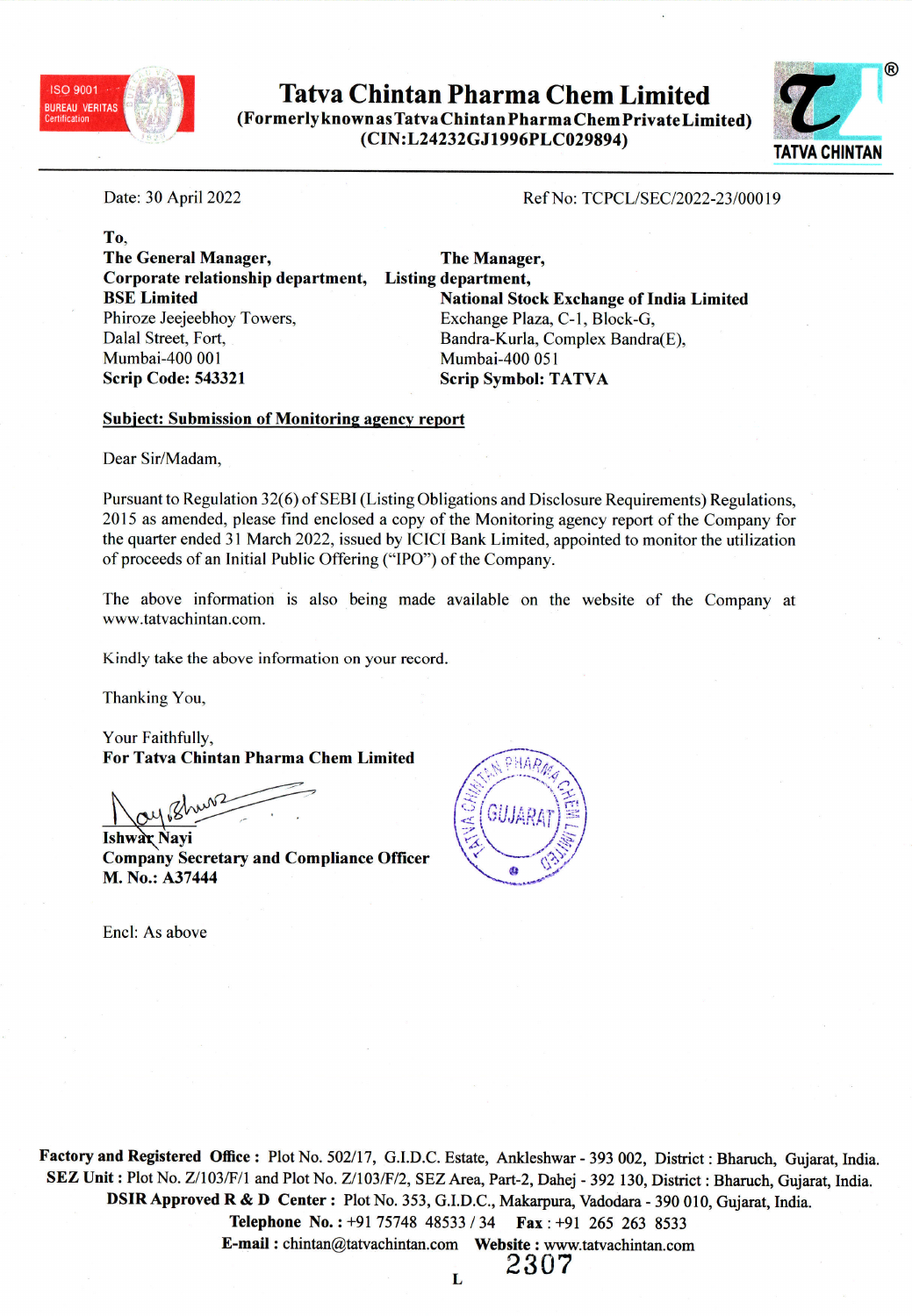

#### Report of the Monitoring Agency

Name of the Issuer: : Tatva Chintan Pharma Chem Limited For quarter ended: Mar 31, 2022 Name of the Monitoring Agency: ICICI Bank Limited

(a) Deviation from the objects: No deviation from the object

(b) Range of Deviation: Not applicable

Declaration:

We declare that this report is based on the format prescribed by the SEBI (ICDR) Regulations, 2018, We further declare that this report provides a true and fair view of the utilization of the issue proceeds.

We declare that we do not have any direct/indirect interest in or relationship with the issuer/promoters/ directors/management and also confirm that we do not perceive any conflict of interest in such relationship/interest while monitoring and reporting the utilization of the issue proceeds by the issuer.

Signature:

 $Z$ <sup>k</sup>

Name of the Authorized Person/Signing Authority: Sagar Welekar Designation of Authorized person/Signing Authority: Chief Manager Seal of the Monitoring Agency: Date: 29/04/2022

#### ICICI Bank Limited

Tel.: (91-22) 2653 1414 Regd. Office: ICICI Bank Tower, ICICI Bank Towers Fax: (91-22) 2653 1122 Near Chakli Circle, Bandra-Kurla Complex Website [www.icicibank.com](http://www.icicibank.com/) Old Padra Rd, Mumbai 400 051, India CIN.: L65190GJ1994PLC021012 Vadodara 390 007, India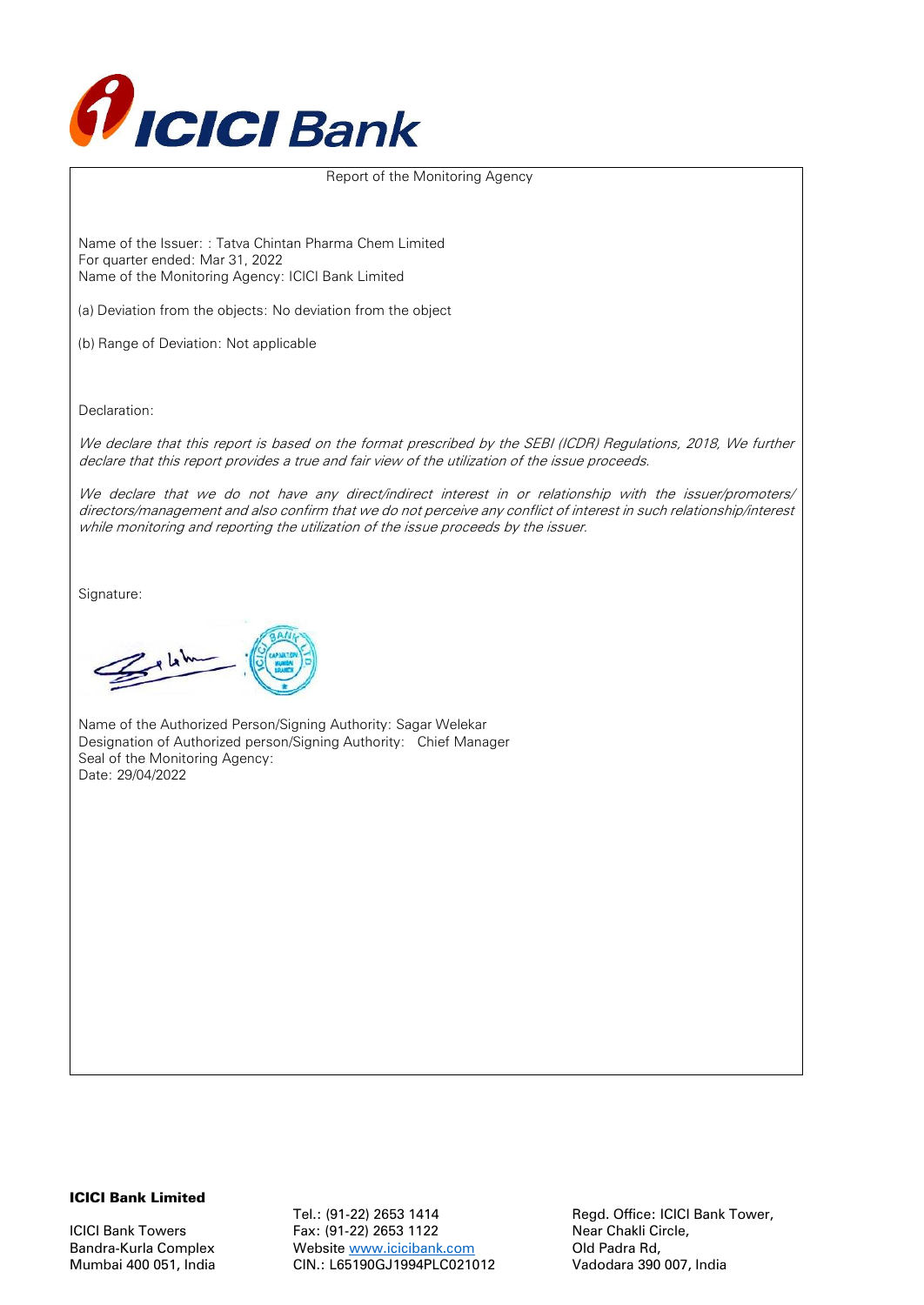

1) Issuer Details:

 Name of the issuer: Tatva Chintan Pharma Chem Limited Names of the promoter: Ajaykumar Mansukhlal Patel, Chintan Nitinkumar Shah, Shekhar Rasiklal Somani, Industry/sector to which it belongs: Chemical manufacturer

2) Issue Details:

Issue Period: 16th July 2021 to 20th July 2021 Type of issue (public/rights): Initial Public Offer Type of specified securities: Equity Shares Public Issue Grading, if any: NA Issue size (` in million): 5000.00

3) Details of the arrangement made to ensure the monitoring of issue proceeds:

(Give item by item description for all the objects stated in offer document separately in following format)

| Particulars                                                                                                                             | Reply  | Comments of the<br>Monitoring Agency | Comments of the<br><b>Board of Directors</b> |
|-----------------------------------------------------------------------------------------------------------------------------------------|--------|--------------------------------------|----------------------------------------------|
| Whether all utilization is as per the disclosures in the Offer<br>Document?                                                             | Yes/No | Yes                                  | Yes                                          |
| Whether shareholder approval has been obtained in case of<br>material deviations# from expenditures disclosed in the Offer<br>Document? | Yes/No | NА                                   | <b>NA</b>                                    |
| Whether the means of finance for the disclosed objects of the<br>issue has changed?                                                     | Yes/No | <b>No</b>                            | <b>No</b>                                    |
| Is there any major deviation observed over the earlier monitoring<br>agency reports?                                                    | Yes/No | <b>NA</b>                            | <b>NA</b>                                    |
| Whether all Government/statutory approvals related to the<br>object(s) have been obtained?                                              | Yes/No | <b>NA</b>                            | Yes                                          |
| pertaining<br>technical<br>Whether all<br>arrangements<br>to<br>assistance/collaboration are in operation?                              | Yes/No | <b>NA</b>                            | Yes                                          |
| Are there any favorable events improving the viability of these<br>object(s)?                                                           | Yes/No | <b>NA</b>                            | <b>No</b>                                    |
| Are there any unfavorable events affecting the viability of the<br>object(s)?                                                           | Yes/No | <b>No</b>                            | <b>No</b>                                    |
| Is there any other relevant information that may materially affect<br>the decision making of the investors?                             | Yes/No | <b>NA</b>                            | <b>No</b>                                    |

\*Where material deviation may be defined to mean:

a) Deviation in the objects or purposes for which the funds have been raised

b) Deviation in the amount of fund actually utilized by more than 10% of the amount projected in the offer documents.

### ICICI Bank Limited

Tel.: (91-22) 2653 1414 Regd. Office: ICICI Bank Tower, ICICI Bank Towers Fax: (91-22) 2653 1122 Near Chakli Circle, Bandra-Kurla Complex Website [www.icicibank.com](http://www.icicibank.com/) Old Padra Rd, Mumbai 400 051, India CIN.: L65190GJ1994PLC021012 Vadodara 390 007, India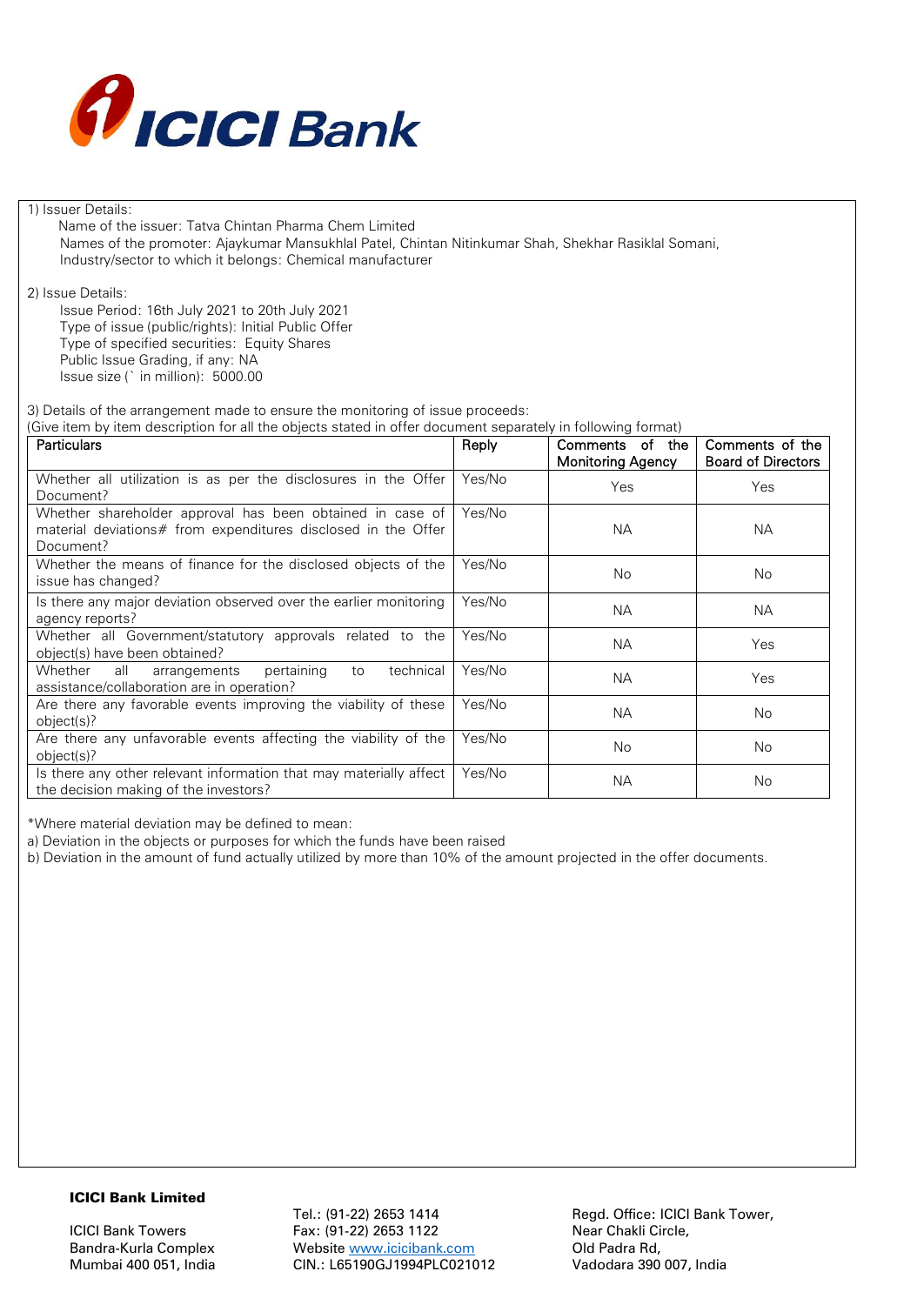

4) Details of object(s)s to be monitored:

### (i) Cost of object(s)- INR in Million

| Sr.            | Item Head                                                                                                                  | Original                           | Revised  | of<br>Comments       | <b>Comments of Board of Directors</b> |                                 |                                                                 |
|----------------|----------------------------------------------------------------------------------------------------------------------------|------------------------------------|----------|----------------------|---------------------------------------|---------------------------------|-----------------------------------------------------------------|
| No             |                                                                                                                            | Cost (as per<br>Offer<br>Document) | Cost     | Monitoring<br>Agency | Reason<br>of<br>cost<br>revision      | Proposed<br>financing<br>option | <b>Particulars</b><br><b>of</b><br>firm<br>arrangements<br>made |
| 1              | Funding<br>capital<br>expenditure<br>requirements<br>for<br>expansion of<br>our<br>Dahej<br>Manufacturing<br>Facility      | 1.471.00                           | 1,471.00 | No comments          | <b>NA</b>                             | <b>NA</b>                       | <b>NA</b>                                                       |
| $\overline{2}$ | capital<br>Funding<br>expenditure<br>requirements<br>for<br>upgradation at our<br>R&D<br>facility<br><i>in</i><br>Vadodara | 239.71                             | 239.71   | No comments          | <b>NA</b>                             | <b>NA</b>                       | <b>NA</b>                                                       |
| 3              | General<br>corporate<br>purposes                                                                                           | 362.10                             | 362.10   | No comments          | <b>NA</b>                             | NA.                             | <b>NA</b>                                                       |
|                | Total                                                                                                                      | 2,072.81                           | 2,072.81 |                      |                                       |                                 |                                                                 |

### (ii) Progress in the object(s)- INR in Million

| Sr.<br>No    | Item Head                                                                                                            | Amount<br><b>as</b><br>proposed<br>Offer<br>in. | Amount utilized                                |                           | Total<br>unutilized<br>Amount             | Comments<br>of<br>Monitoring<br>Agency | Comments of Board of<br><b>Directors</b> |                               |                                 |
|--------------|----------------------------------------------------------------------------------------------------------------------|-------------------------------------------------|------------------------------------------------|---------------------------|-------------------------------------------|----------------------------------------|------------------------------------------|-------------------------------|---------------------------------|
|              |                                                                                                                      | Document                                        | As at<br><b>Beginning</b><br>of the<br>quarter | During<br>the<br>quarter# | the<br>At<br>end<br>of<br>the.<br>quarter |                                        |                                          | Reason<br>idle<br>οf<br>funds | Proposed<br>Course of<br>Action |
| $\mathbf{1}$ | Funding<br>capital<br>expenditure<br>requirements<br>for<br>expansion of our<br>Dahej<br>Manufacturing<br>Facility   | 1.471.00                                        | 148.00                                         | 112.47                    | 260.47                                    | 1,210.53                               | <b>No</b><br>comments                    | <b>NA</b>                     | <b>NA</b>                       |
| 2            | capital<br>Funding<br>expenditure<br>requirements<br>for<br>upgradation at our<br>facility<br>R&D<br>-in<br>Vadodara | 239.71                                          | 1.28                                           | 17.12                     | 18.40                                     | 221.31                                 | <b>No</b><br>comments                    | <b>NA</b>                     | <b>NA</b>                       |
| 3            | General corporate<br>purposes                                                                                        | 362.10                                          | 362.10                                         |                           | 362.10                                    |                                        | <b>No</b><br>comments                    | <b>NA</b>                     | <b>NA</b>                       |
|              | Total                                                                                                                | 2,072.81                                        | 511.38                                         | 129.59                    | 640.97                                    | 1,431.84                               |                                          |                               |                                 |

### ICICI Bank Limited

ICICI Bank Towers Fax: (91-22) 2653 1122 Mear Chakli Circle,<br>Bandra-Kurla Complex Website www.icicibank.com Old Padra Rd, Website [www.icicibank.com](http://www.icicibank.com/) Mumbai 400 051, India CIN.: L65190GJ1994PLC021012 Vadodara 390 007, India

Tel.: (91-22) 2653 1414 Regd. Office: ICICI Bank Tower,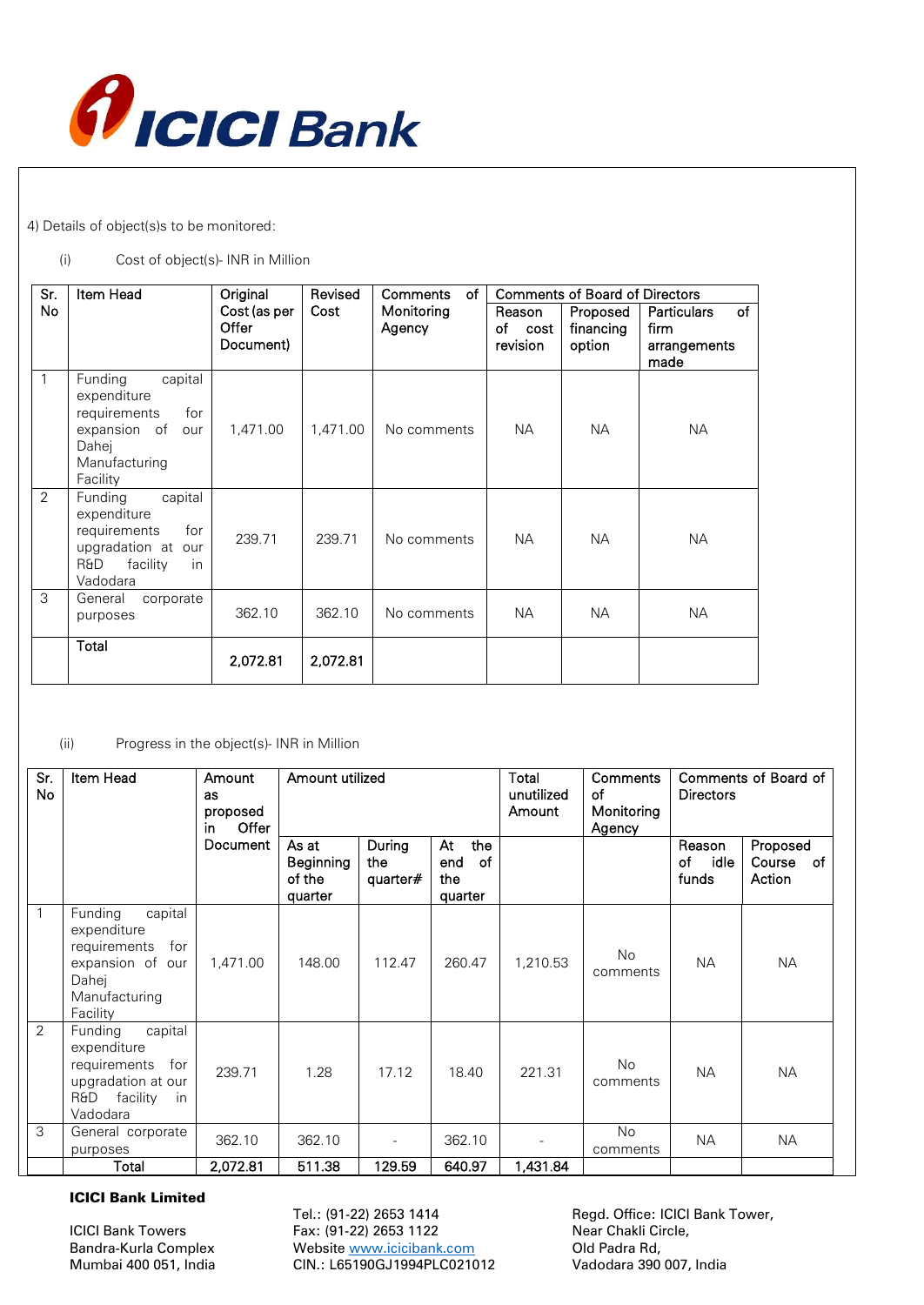

(iii) Deployment of unutilized Public offer proceeds-

| Sr.<br>No.     | Type of instrument and name of<br>the entity invested in | Amount<br>invested(INR In<br>millions) | Maturity date | Earning(In<br>INR) | Return on<br>Investment<br>(ROI %) | <b>Market Value</b><br>as at the end<br>of quarter |
|----------------|----------------------------------------------------------|----------------------------------------|---------------|--------------------|------------------------------------|----------------------------------------------------|
| $\mathbf{1}$   | Term Deposit with Axis Bank                              | 19.00                                  | 12/06/2022    | 2,12,329           | 4.40%                              | <b>NA</b>                                          |
| $\overline{2}$ | Term Deposit with Axis Bank                              | 19.00                                  | 12/06/2022    | 2,12,329           | 4.40%                              | <b>NA</b>                                          |
| 3              | Term Deposit with Axis Bank                              | 19.00                                  | 12/06/2022    | 2,12,329           | 4.40%                              | NA.                                                |
| $\overline{4}$ | Term Deposit with Axis Bank                              | 19.00                                  | 12/06/2022    | 2,12,329           | 4.40%                              | <b>NA</b>                                          |
| 5              | Term Deposit with Axis Bank                              | 19.00                                  | 12/06/2022    | 2,12,329           | 4.40%                              | <b>NA</b>                                          |
| 6              | Term Deposit with Axis Bank                              | 19.00                                  | 12/06/2022    | 2,12,329           | 4.40%                              | <b>NA</b>                                          |
| $\overline{7}$ | Term Deposit with Axis Bank                              | 19.00                                  | 12/06/2022    | 2,12,329           | 4.40%                              | <b>NA</b>                                          |
| 8              | Term Deposit with Axis Bank                              | 10.00                                  | 12/06/2022    | 1,11,752           | 4.40%                              | <b>NA</b>                                          |
| 9              | Term Deposit with Axis Bank                              | 19.00                                  | 12/06/2022    | 2,12,329           | 4.40%                              | <b>NA</b>                                          |
| 10             | Term Deposit with Axis Bank                              | 19.00                                  | 12/06/2022    | 2,12,329           | 4.40%                              | <b>NA</b>                                          |
| 11             | Term Deposit with Axis Bank                              | 19.00                                  | 12/06/2022    | 2,12,329           | 4.40%                              | <b>NA</b>                                          |
| 12             | Term Deposit with Axis Bank                              | 18.00                                  | 12/05/2022    | 2,01,154           | 4.40%                              | <b>NA</b>                                          |
| 13             | Term Deposit with Axis Bank                              | 18.00                                  | 12/05/2022    | 2,01,154           | 4.40%                              | <b>NA</b>                                          |
| 14             | Term Deposit with Axis Bank                              | 18.00                                  | 12/05/2022    | 2,01,154           | 4.40%                              | <b>NA</b>                                          |
| 15             | Term Deposit with Axis Bank                              | 18.00                                  | 12/05/2022    | 2,01,154           | 4.40%                              | <b>NA</b>                                          |
| 16             | Term Deposit with Axis Bank                              | 18.00                                  | 12/05/2022    | 2,01,154           | 4.40%                              | <b>NA</b>                                          |
| 17             | Term Deposit with Axis Bank                              | 18.00                                  | 12/05/2022    | 2,01,154           | 4.40%                              | <b>NA</b>                                          |
| 18             | Term Deposit with Axis Bank                              | 18.00                                  | 12/05/2022    | 2,01,154           | 4.40%                              | <b>NA</b>                                          |
| 19             | Term Deposit with Axis Bank                              | 18.00                                  | 12/05/2022    | 2,01,154           | 4.40%                              | <b>NA</b>                                          |
| 20             | Term Deposit with Axis Bank                              | 18.00                                  | 12/05/2022    | 2,01,154           | 4.40%                              | <b>NA</b>                                          |
| 21             | Term Deposit with Axis Bank                              | 18.00                                  | 12/05/2022    | 2,01,154           | 4.40%                              | <b>NA</b>                                          |
| 22             | Term Deposit with Axis Bank                              | 16.00                                  | 12/04/2022    | 1,78,803           | 4.40%                              | <b>NA</b>                                          |
| 23             | Term Deposit with Axis Bank                              | 19.00                                  | 12/04/2022    | 2,12,329           | 4.40%                              | <b>NA</b>                                          |
| 24             | Term Deposit with Axis Bank                              | 19.00                                  | 12/04/2022    | 2,12,329           | 4.40%                              | <b>NA</b>                                          |
| 25             | Term Deposit with Axis Bank                              | 19.00                                  | 12/04/2022    | 2,12,329           | 4.40%                              | NА                                                 |
| 26             | Term Deposit with Axis Bank                              | 19.00                                  | 12/04/2022    | 2,12,329           | 4.40%                              | <b>NA</b>                                          |
| 27             | Term Deposit with Axis Bank                              | 19.00                                  | 12/04/2022    | 2,12,329           | 4.40%                              | <b>NA</b>                                          |
| 28             | Term Deposit with Axis Bank                              | 19.00                                  | 12/04/2022    | 2,12,329           | 4.40%                              | <b>NA</b>                                          |
| 29             | Term Deposit with Axis Bank                              | 17.85                                  | 12/05/2022    | 27,873             | 3.00%                              | <b>NA</b>                                          |
| 30             | Term Deposit with Axis Bank                              | 17.85                                  | 12/05/2022    | 27,873             | 3.00%                              | ΝA                                                 |
| 31             | Term Deposit with Axis Bank                              | 17.85                                  | 12/05/2022    | 27,873             | 3.00%                              | <b>NA</b>                                          |

## ICICI Bank Limited

ICICI Bank Towers Fax: (91-22) 2653 1122 Mear Chakli Circle,<br>Bandra-Kurla Complex Website www.icicibank.com Old Padra Rd, Website [www.icicibank.com](http://www.icicibank.com/) Mumbai 400 051, India CIN.: L65190GJ1994PLC021012 Vadodara 390 007, India

Tel.: (91-22) 2653 1414 Regd. Office: ICICI Bank Tower,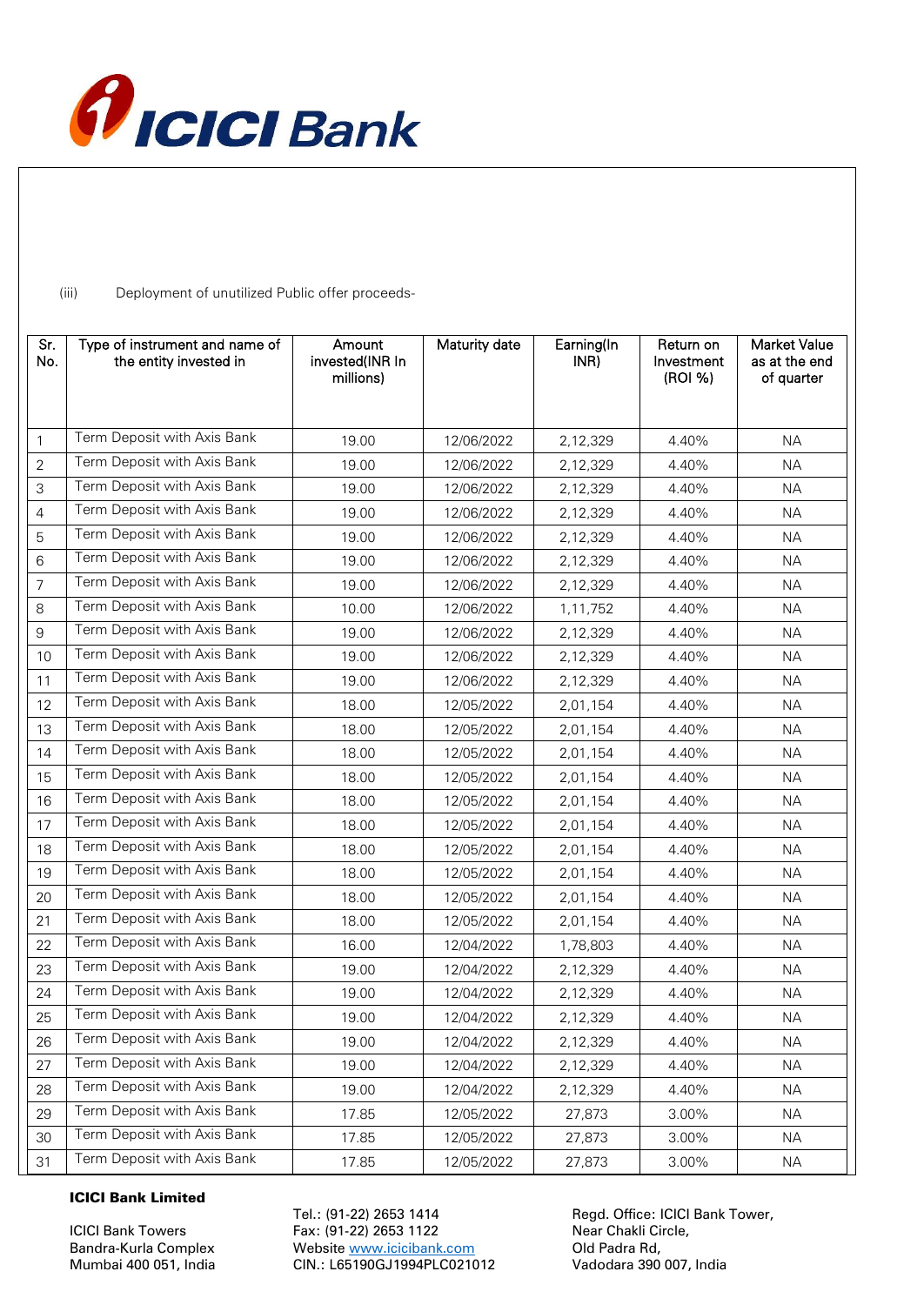

| 32 | Term Deposit with Axis Bank     | 17.85 | 12/05/2022 | 27,873   | 3.00% | <b>NA</b> |
|----|---------------------------------|-------|------------|----------|-------|-----------|
| 33 | Term Deposit with ICICI Bank    | 19.90 | 30/06/2021 | 1,73,648 | 2.85% | <b>NA</b> |
| 34 | Term Deposit with ICICI Bank    | 19.90 | 30/06/2021 | 1,73,648 | 3.35% | <b>NA</b> |
| 35 | Term Deposit with ICICI Bank    | 19.90 | 30/06/2021 | 1,73,648 | 3.35% | <b>NA</b> |
| 36 | Term Deposit with ICICI Bank    | 19.90 | 02/05/2022 | 1,14,493 | 3.50% | <b>NA</b> |
| 37 | Term Deposit with ICICI Bank    | 19.90 | 02/05/2022 | 1,14,493 | 3.50% | <b>NA</b> |
| 38 | Term Deposit with ICICI Bank    | 19.90 | 02/05/2022 | 1,14,493 | 3.50% | <b>NA</b> |
| 39 | Term Deposit with ICICI Bank    | 19.90 | 02/05/2022 | 1,14,493 | 3.50% | <b>NA</b> |
| 40 | Term Deposit with ICICI Bank    | 19.90 | 02/05/2022 | 1,14,493 | 3.50% | <b>NA</b> |
| 41 | Term Deposit with ICICI Bank    | 10.00 | 08/06/2022 | 22,055   | 3.50% | <b>NA</b> |
| 42 | Term Deposit with ICICI Bank    | 5.00  | 08/06/2022 | 11,027   | 3.00% | <b>NA</b> |
| 43 | Term Deposit with ICICI Bank    | 2.00  | 21/05/2022 | 1,808    | 3.00% | <b>NA</b> |
| 44 | Term Deposit with ICICI Bank    | 20.00 | 30/05/2022 | 58,740   | 3.35% | <b>NA</b> |
| 45 | Term Deposit with ICICI Bank    | 20.00 | 30/05/2022 | 58,740   | 3.35% | <b>NA</b> |
| 46 | Term Deposit with ICICI Bank    | 19.90 | 27/04/2022 | 1,49,088 | 3.00% | <b>NA</b> |
| 47 | Term Deposit with ICICI Bank    | 19.90 | 27/04/2022 | 1,49,088 | 3.00% | <b>NA</b> |
| 48 | Term Deposit with ICICI Bank    | 19.90 | 27/04/2022 | 1,49,088 | 3.00% | <b>NA</b> |
| 49 | Term Deposit with ICICI Bank    | 19.90 | 27/04/2022 | 1,49,088 | 3.00% | <b>NA</b> |
| 50 | Term Deposit with IndusInd Bank | 19.50 | 30/11/2022 | 2,96,447 | 6.00% | <b>NA</b> |
| 51 | Term Deposit with IndusInd Bank | 19.50 | 31/10/2022 | 2,96,318 | 6.00% | <b>NA</b> |
| 52 | Term Deposit with IndusInd Bank | 19.00 | 31/10/2022 | 2,88,678 | 6.00% | <b>NA</b> |
| 53 | Term Deposit with IndusInd Bank | 19.50 | 30/11/2022 | 2,96,361 | 6.00% | <b>NA</b> |
| 54 | Term Deposit with IndusInd Bank | 19.00 | 31/10/2022 | 2,88,551 | 6.00% | <b>NA</b> |
| 55 | Term Deposit with IndusInd Bank | 19.00 | 31/10/2022 | 2,88,635 | 6.00% | <b>NA</b> |
| 56 | Term Deposit with IndusInd Bank | 19.50 | 30/11/2022 | 2,93,155 | 6.00% | <b>NA</b> |
| 57 | Term Deposit with IndusInd Bank | 18.50 | 30/09/2022 | 2,80,875 | 6.00% | <b>NA</b> |
| 58 | Term Deposit with IndusInd Bank | 18.50 | 30/09/2022 | 2,80,916 | 6.00% | <b>NA</b> |
| 59 | Term Deposit with IndusInd Bank | 18.50 | 30/09/2022 | 2,80,834 | 6.00% | ΝA        |
| 60 | Term Deposit with IndusInd Bank | 18.50 | 30/09/2022 | 2,80,670 | 6.00% | <b>NA</b> |
| 61 | Term Deposit with IndusInd Bank | 18.50 | 30/09/2022 | 2,80,793 | 6.00% | ΝA        |
| 62 | Term Deposit with IndusInd Bank | 18.00 | 31/08/2022 | 2,50,002 | 5.50% | <b>NA</b> |
| 63 | Term Deposit with IndusInd Bank | 18.00 | 01/09/2022 | 2,49,969 | 5.50% | <b>NA</b> |
| 64 | Term Deposit with IndusInd Bank | 18.00 | 31/08/2022 | 2,49,934 | 5.50% | <b>NA</b> |
| 65 | Term Deposit with IndusInd Bank | 18.00 | 01/09/2022 | 2,47,155 | 5.50% | <b>NA</b> |
| 66 | Term Deposit with IndusInd Bank | 18.00 | 30/08/2022 | 2,38,917 | 5.50% | ΝA        |
| 67 | Term Deposit with IndusInd Bank | 19.50 | 30/07/2022 | 2,55,851 | 5.50% | <b>NA</b> |
| 68 | Term Deposit with IndusInd Bank | 19.50 | 31/07/2022 | 2,52,876 | 5.50% | <b>NA</b> |
| 69 | Term Deposit with IndusInd Bank | 19.50 | 31/07/2022 | 2,49,901 | 5.50% | <b>NA</b> |
| 70 | Term Deposit with IndusInd Bank | 19.50 | 31/07/2022 | 2,46,926 | 5.50% | <b>NA</b> |
| 71 | Term Deposit with IndusInd Bank | 19.00 | 09/07/2022 | 2,29,000 | 5.50% | ΝA        |
| 72 | Term Deposit with IndusInd Bank | 19.50 | 31/07/2022 | 2,38,001 | 5.50% | <b>NA</b> |
| 73 | Term Deposit with IndusInd Bank | 19.00 | 12/07/2022 | 2,26,101 | 5.50% | <b>NA</b> |

# ICICI Bank Limited

ICICI Bank Towers Fax: (91-22) 2653 1122<br>Bandra-Kurla Complex Mebsite www.icicibank.com Cld Padra Rd, Website [www.icicibank.com](http://www.icicibank.com/) Mumbai 400 051, India CIN.: L65190GJ1994PLC021012 Vadodara 390 007, India

Tel.: (91-22) 2653 1414 Regd. Office: ICICI Bank Tower,<br>
Fax: (91-22) 2653 1122 Rear Chakli Circle,